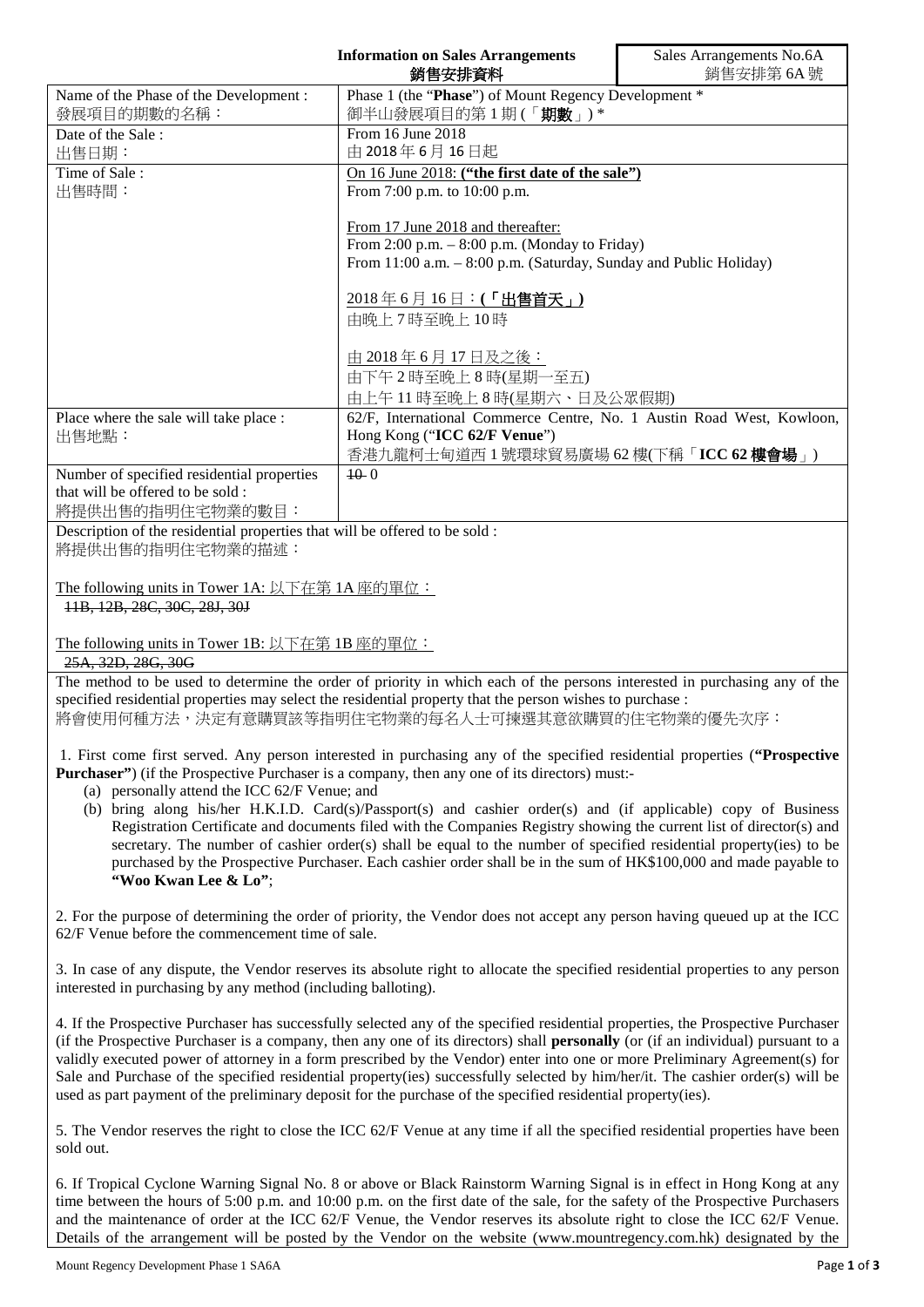Vendor for the Development. Prospective Purchasers will not be notified separately of the arrangement.

7. If Typhoon Cyclone Warning Signal No. 8 or above or Black Rainstorm Warning Signal is in effect in Hong Kong at any time between the hours of 9:00 a.m. and 8:00 p.m. on any date of the sale (other than the first date of the sale), for the safety of the Prospective Purchasers and the maintenance of order at the ICC 62/F Venue, the Vendor reserves its absolute right to close the ICC 62/F Venue. Details of the arrangement will be posted by the Vendor on the website (www.mountregency.com.hk) designated by the Vendor for the Development. Prospective Purchasers will not be notified separately of the arrangement.

8. In the event of any discrepancy between the English and Chinese versions of this Sales Arrangement, the English version shall prevail.

1. 先到先得。任何有意購買指明住宅物業的人士(下稱「準買方」)(如準買方是公司,則其任何一位董事)須遵 從下列程序:

(a) 親臨 ICC 62 樓會場; 及

(b) 攜同其香港身份證/護照正本及本票及(如適用)商業登記證書副本及已於公司註冊處登記之文件以顯示當 時的董事及秘書的名單。本票的數目需與準買方將購買的指明住宅物業的數目相同。每張本票金額為港幣 \$100,000 及抬頭人須為「胡關李羅律師行」。

2. 為決定優先次序的目的,賣方不接受出售時間開始前於 ICC 62 樓會場排隊輪候的人士。

3. 如有任何爭議,賣方保留絕對權力以任何方法(包括抽籤)分配該等指明住宅物業予任何有意購買的人士。

4. 成功選擇指明住宅物業的準買方(如準買方是公司,則其任何一位董事)須**親身**(或(如個人)按賣方所規定的樣本 並有效地簽署的授權書)簽署一份或多份臨時買賣合約購 買其成功選擇的指明住宅物業。本票將會用作支付購買指 明住宅物業的部份臨時訂金。

5. 賣方保留權利在所有指明住宅物業已售出的情況下於任何時間關閉 ICC 62 樓會場。

6. 如在出售首天下午 5 時至晚上 10 時的任何時間內時的任何時間內天文台發出八號或更高風球信號或黑色暴雨警 告,為保障 準買方的安全及維持 ICC62 樓會場的秩序,賣方保留絕對權力關閉 ICC 會場。賣方會將安排的詳情於 賣方為發展項 目指定的互聯網網站的網址(www.mountregency.com.hk)公布。準買方將不獲另行通知。

7. 如在任何出售日期(除出售首天)的上午 9 時至下午 8 時的任何時間內天文台發出八號或更高風球信號或黑色暴雨 警告,為保障 準買方的安全及維持 ICC62 樓會場的秩序,賣方保留絕對權力關閉 ICC 會場。賣方會將安排的詳情 於賣方為發展項 目指定的互聯網網站的網址(www.mountregency.com.hk)公布。準買方將不獲另行通知。

8. 倘若本銷售安排中英文文本有異,以英文文本為準。

The method to be used, where 2 or more persons are interested in purchasing a particular specified residential property, to determine the order of priority in which each of those persons may proceed with the purchase:

在有兩人或多於兩人有意購買同一個指明住宅物業的情況下,將會使用何種方法決定每名該等人士可購買該物業的 優先次序:

Please refer to the above method

請參照上述方法

Hard copies of a document containing information on the above sales arrangements are available for collection by the general public free of charge at:

載有上述銷售安排的資料的文件印本於下列地點可供公眾免費領取:

From 11:00 a.m. to 8:00 p.m. (daily)

62/F, International Commerce Centre, No. 1 Austin Road West, Kowloon, Hong Kong

After 8:00 p.m. to 11:00 a.m. of the next day (daily)

3/F Lobby, International Commerce Centre, No. 1 Austin Road West, Kowloon, Hong Kong

由上午11時至晚上8時(每日) 香港九龍柯士甸道西1號環球貿易廣場62樓

由晚上8時後至翌日上午11時(每日)

香港九龍柯士甸道西 1 號環球貿易廣場 3 樓大堂

| 日/巴/ い臼 コ エ ツ 但 口 ・ 肌 "农 "小 只 勿 庚 物 っ 1女 八 土 |              |  |
|----------------------------------------------|--------------|--|
| Date of Issue:                               | 12 June 2018 |  |
| 發出日期:                                        | 2018年6月12日   |  |
| Date of Revision                             | 9 March 2019 |  |
| 修改日期:                                        | 2019年3月9日    |  |

Mount Regency Development Phase 1 SA6A **Page 2** of **3**